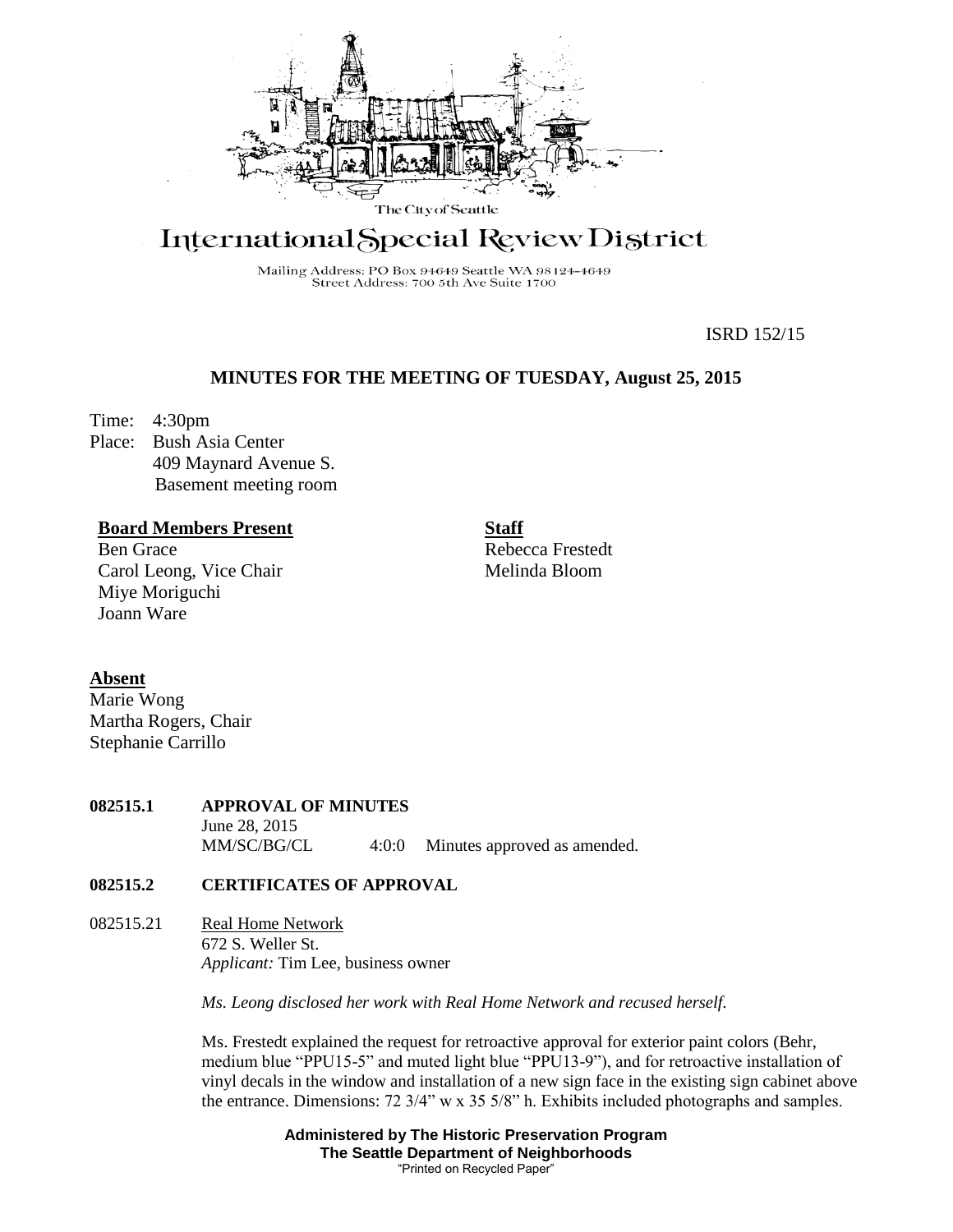Ms. Frestedt said the Eclipse Hotel was constructed in 1908. It is a contributing building located within the Asian Design Character District.

Applicant Comment:

Tim Lee provided an overview of the services they provide. He said the building paint colors were chosen to match with colors in their logo and in the sign. He said they reused the existing sign cabinet and just slipped in a new acrylic sign face. He said the electrical part isn't working and it will not be illuminated.

Public Comment: There was no public comment.

Board Discussion:

Board members agreed that they support the signs. Members discussed the colors noting that the bright colors may be a departure, but that they are not incompatible. The Board voiced no objections to the use of blue, but a member noted that the value of the lighter color was rather bright. A member then noted that the green window trim above has a similar value as the existing storefront colors. The applicant presented alternative color swatches, which were discussed. It was noted that other tones/shades may have been recommended if the project had been reviewed before the work was executed.

Mr. Grace stated that the storefront colors liven up the corner of the street, which is otherwise rather dark.

Ms. Ware noted that the storefront colors are similar to the intensity of the Canton Alley storefronts nearby.

Ms. Moriguchi noted the small size of the storefront and that the proposal is appropriate for this location.

Action: I move that the International Special Review District Board approve a Certificate of Approval for paint and signage, as proposed. This action is based on the following:

## **Relevant applicable sections of the International Special Review District Ordinance and District Design Guidelines:**

**SMC 23.66.030 – Certificates of approval – Application, review and appeals SMC 23.66.336 – Exterior building finishes**

- **A. General Requirements**
- **B. Asian Design Character District**
- **2. Colors**

**SMC 23.66.338 – Signs**

**ISRD Design Guidelines for Awnings and Canopies, Façade Alterations, Security & Signs II. Design Guidelines for Signs**

**A. Buildings with Multiple Tenants** 

**Secretary of the Interior Standard #9 & 10** MM/SC/MM/BG 3:0:1 Motion carried. Ms. Leong recused herself.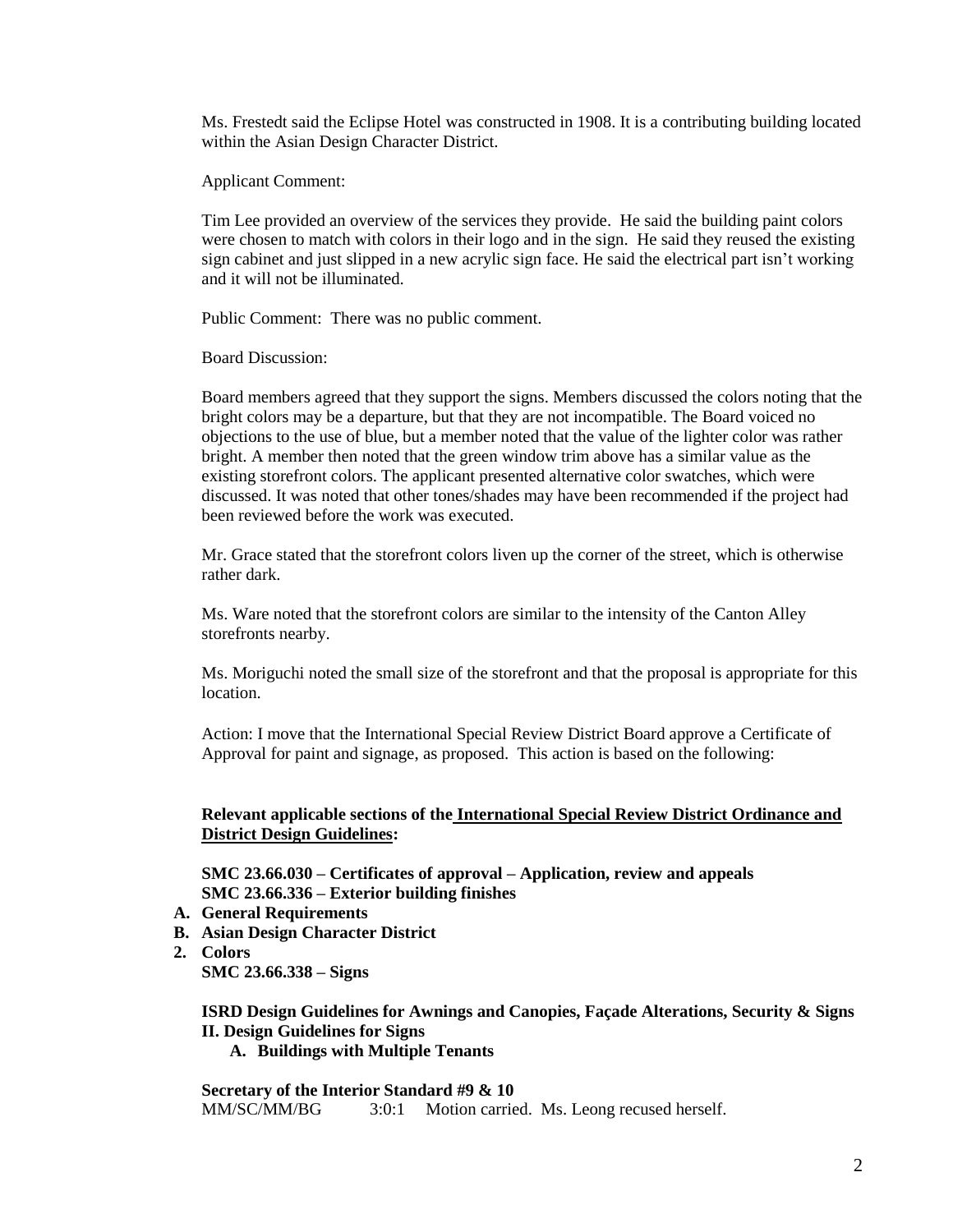082515.22 Kobe Terrace Park 650 S. Main St. *Applicant:* Shwu-Jen Hwang, Seattle Department of Parks and Recreation (DOPAR)

> Ms. Frestedt explained the proposed improvements, including: pathway maintenance, replacement of a failing timber retaining wall with a broken concrete wall to match existing in the garden, replacement of rail supports along the western edge of the garden and minor regrading, landscaping and addition of three (3) cherry trees. Exhibits included plans, photographs and specification sheets.

Applicant Comment:

Shwu-Jen Hwang, DOPAR, explained the proposal to remove loosened wall, smooth out grade, restore plants, and take out trail to put in mulch and maintain as a maintenance access trail. She said the guard rail doesn't meet rail requirements so will be replaced. She said they will remove the middle stair and restore the slope. She said they will replace bench board with fir.

Ms. Ware clarified that the design detail of the guard rail will be the same as the existing guard rail.

Ms. Hwang said that plant selection – fruit trees, huckleberries, cherry tree – was informed by input received during a community meeting. Using drawing she pointed out what would become the maintenance trail and noted they were trying to make it safer for the maintenance crews to access.

Board members discussed safety issues related to illicit behavior and activities. A member expressed concern that creating a mulch maintenance path could have the unintended consequence of looking like a more established path, open to anyone.

Ms. Ware disclosed she works for Interim who manages the Danny Woo Garden although she is not involved with this project.

Ms. Frestedt said it would be best for Ms. Ware to recuse herself.

Ms. Hwang said it will be a very narrow mulch path – they don't want to encourage people to use it. She said they just want the trail "to disappear". She said the rail they are replacing is a guard rail – not a hand rail.

Ms. Leong asked if additional lighting had been considered and if there were any future plans to address lighting.

Ms. Hwang said there is lighting now along the trail but no new lighting is planned as part of this project.

Ms. Leong asked that lighting be addressed in the next wave of work planned for this park. She said many people do not feel safe using the garden or being in the space at night. She said people would be able to enjoy the gardens more with better lighting and safety issues addressed.